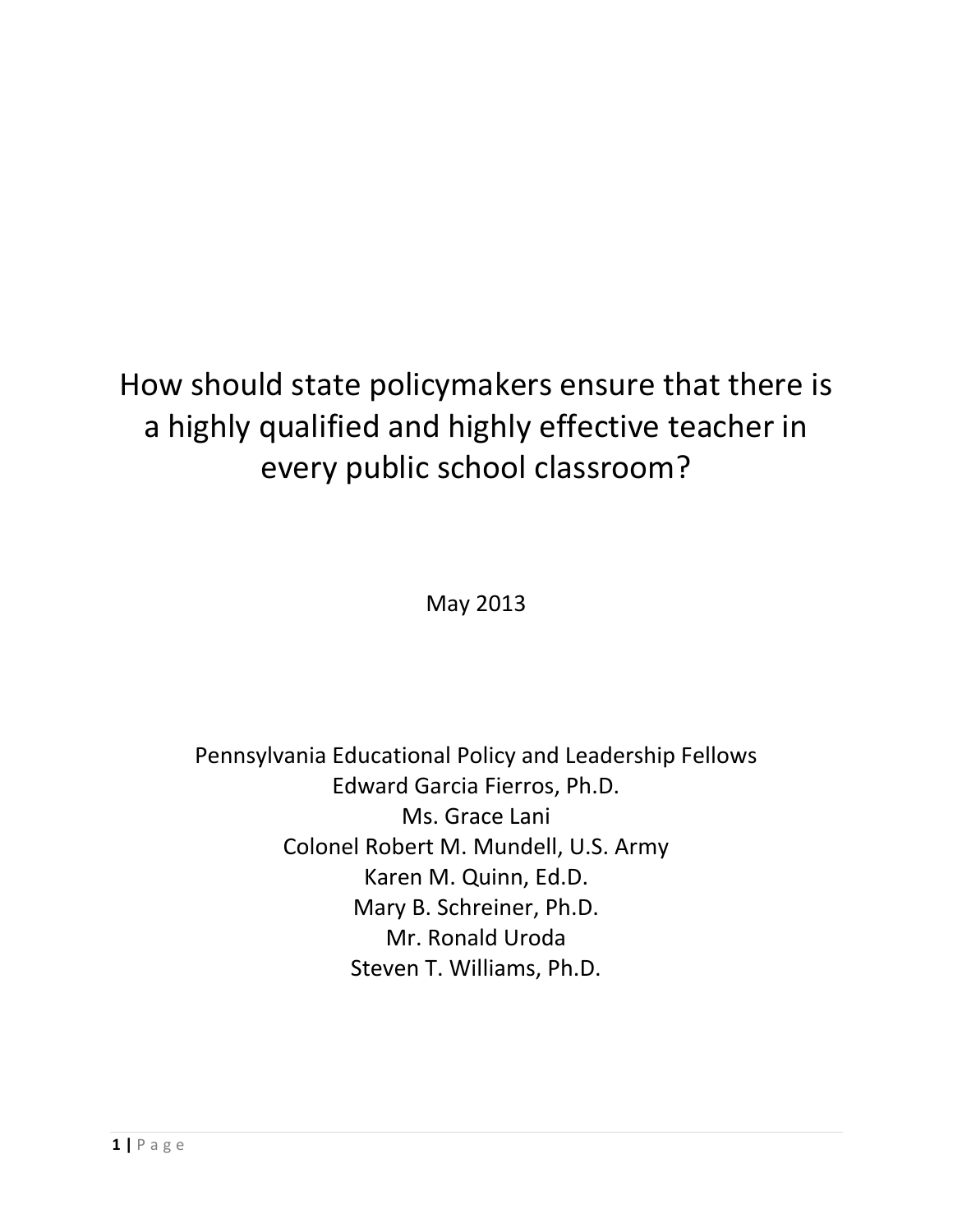# How should state policymakers ensure that there is a highly qualified and highly effective teacher in every public school classroom?

# **Introduction**

Being a highly qualified and highly effective teacher are two completely different, yet certainly related, qualities of being a teacher. Since these features are closely related, a working definition of each will be given for purposes of reading through this document:

- Highly Qualified Teacher: A teacher who has met all requirements to hold or maintain a teaching license
- Highly Effective Teacher: A teacher who possesses and employs the qualities and behaviors that research has shown necessary in order to support student achievement

From a basic policy perspective, a teacher can be highly qualified without being highly effective, and a teacher could be highly effective without being highly qualified. From a purely practical perspective, it would appear that a highly effective teacher is more important than a highly qualified teacher; however, it is desirable that a teacher be both. Our perspective is that as a general understanding, one becomes "highly qualified" once one completes initial teacher preparation and continues to be highly qualified through on-going professional development. One demonstrates various levels of being "highly effective" in supporting student achievement once engaged in work with actual children in the schools, beginning during the student teaching experience and continuing through tenured employment in our schools. In this discussion, we will present three overarching recommendations that describe how policymakers can:

- Enhance the quality of emerging teachers
- Enhance the effectiveness of practicing teachers
- Promote research and recruitment of a diverse teaching workforce

## **Recommendation #1: Enhance the Quality of Emerging Teachers**

The American Association of Colleges of Teacher Education (AACTE) recent 2013 report, *The Changing Teacher Preparation Profession* presents a summary of the U.S. teacher preparation landscape. The report's findings related to improving the student teacher experience indicated the following: new teachers continue to be prepared in institutions of higher education, clinical preparation is part of all teacher preparation programs, and teacher preparation programs are implementing performance-based exit measures for their student teachers. Because clinical preparation is a staple of teacher preparation programs, the teacher preparation programs that are focused more on the work of the classroom, and that allow student teachers to engage in the actual practices involved in teaching, tend to produce first-year teachers who are more likely to remain in the profession than those from less clinically-based programs (Jacobs, 2013). Concerns about the length of the student teaching experience, the systems used for student teacher evaluation, and the support for cooperating teachers who work with these emerging teachers has led to the following recommendations to Pennsylvania policymakers empowered to effect change.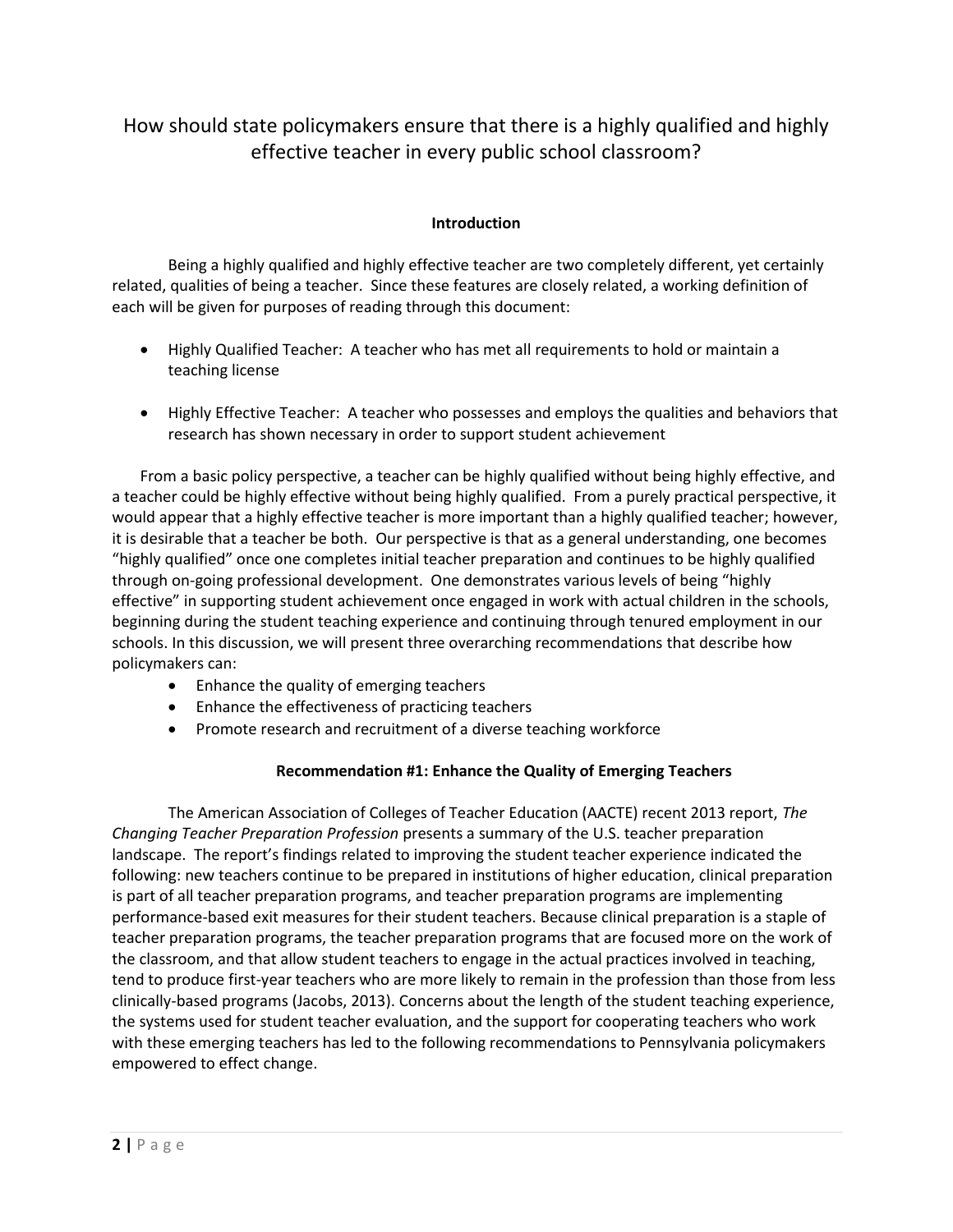**First, the student teaching experience length should be extended from 12 weeks to a full 36 week academic year.** An extended length and depth of the student teaching experience will allow emerging teachers the opportunity to 1) practice teaching with expert and targeted feedback, 2) to build habits associated with professional dispositions, and 3) to deepen their understanding of content knowledge and child development which was studied in the college classroom but which comes to life within a specific school environment.In *Outliers: The Story of Success,* author Malcolm Gladwell suggests that ten thousand hours is the magic number of practice hours needed to become a true expert in any field.

Currently in the state of Pennsylvania, emerging teachers considered "highly-qualified" are those who have completed a student teaching experience in their final year of college preparation, a period of practice defined by the Pennsylvania Department of Education Chapter 49-2 requirements as 12 weeks of full time involvement in a K-12 setting. For teacher candidates earning two certifications (for example, Pre-K—4 and Special Education), only 6 weeks of student teaching in each area are required. In addition, Chapter 49-2 requires pre-service teachers to have 190 field placement hours before the student teaching experience. Although these requirements strengthen the clinical experience for future teachers, there is still room for improvement.

Assuming a six-hour day of teaching for twelve weeks, when added to the 190 hours of prestudent teaching, emerging teachers have only 550 hours of opportunity to practice teaching, receive feedback on their teaching, develop professional disposition habits, and apply knowledge learned in earlier college coursework. If 10,000 hours is what is needed to become an expert in a field, then first year teachers are far from ready! In fact, the 2013 AACTE report echoes that concern in its finding that upwards of 20% of new teachers leave the teaching profession within the first three years, and cite a feeling of being "underprepared" as their number one reason.

Because of this dramatically inadequate length of time, and depending on which 12-weeks of time during an academic year a pre-service student participates in student-teaching, we find that they experience limited opportunities to observe highly effective teachers beyond their immediate placement. In addition, they may fail to experience opportunities to observe events that occur only once or twice a year, but are critical in the life of a practicing teacher (e.g. IEP meetings, parent-teacher conferences, standardized testing, first weeks of establishing classroom climate for learning and developing student behavior plans, building-wide professional development days, curriculum development).

**Second, the evaluation of emerging teachers should include the development of e-portfolios, introduced at the beginning of the student teaching experience and continued through the first year of teaching employment, with prescribed content, observations, and periods of review and feedback.** Student teacher/first year teacher e-portfolios will make consistent the documentation of effective teaching expected of all Pennsylvania teachers, and will incentivize teacher education institutions to maintain contact and support of their graduates as expected in Chapter 49-2. Because teacher preparation programs are expanding their graduation requirements to include authentic assessments of how candidates generate and evaluate student learning, we recommend that pre-service teachers develop an e-portfolio, as both a formative performance assessment, and also to demonstrate that they are truly eligible for initial certification. By using the e-portfolio performance assessment, pre-service candidates would further their essential knowledge and skills. Moreover, these data would provide preservice teachers with numerous opportunities to reflect on how well they are teaching and how well their students are learning. Based on a few supervisory observations, student teachers are graded as Pass/Fail along the PDE 430 rubric, a system that fails to recognize the developmental nature of an emerging teacher who engages in, and grows from, critical self-reflection. In addition, if teaching portfolios are initiated during the student teaching period, they may or may not include artifacts and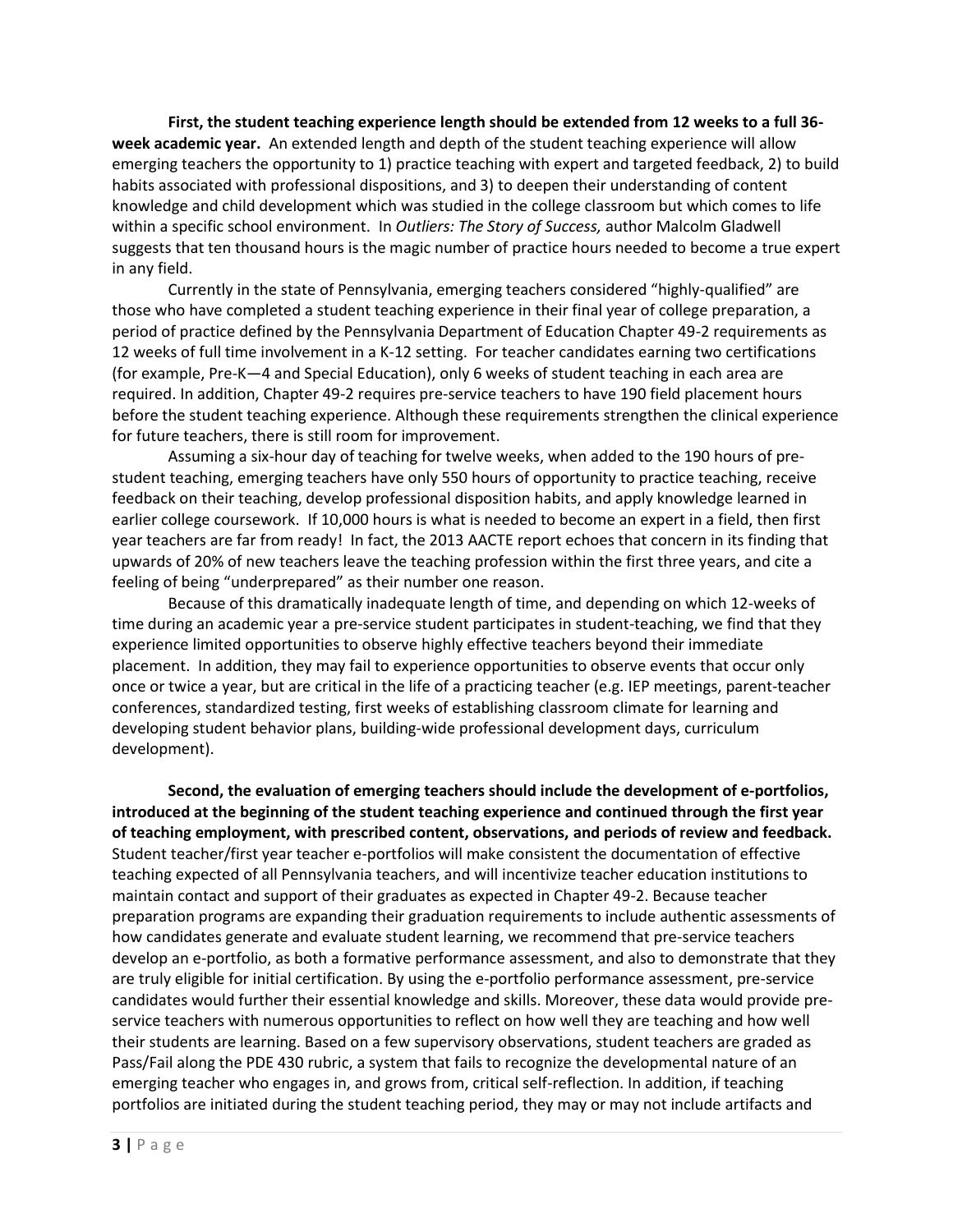reflections about student achievement, since the format for such portfolios is left largely to the individual teacher preparation program to define. In short, the current student teaching experience does not provide sufficient guidance for the quality and consistency of that experience.

**Finally, the legislature and public school employers should provide financial and temporal incentives for Highly Effective Teachers serving as cooperating teachers and mentors, including but not limited to tax credits (e.g. unreimbursed employee business expenses), stipends, tuition reimbursement, travel to professional development, support for National Board certification, and release time for collaboration with novice teachers.** Teachers recruited to co-operate with the student teaching experience and to mentor first year teachers often receive minimal compensation, recognition, or time release to truly engage in the deep support these novice teachers need as they work to become highly qualified teachers. Collaboration, observation, professional development, and e-portfolio management involving the student teacher/first year teacher can be a very labor-intensive effort. As a result, few tenured teachers are eager to take on the responsibility and intensive relationship involved in the student teaching experience.

### **Recommendation #2: Enhance the Effectiveness of Practicing Teachers**

In June, 2012, PA legislators signed into law, Act 82, now known as the Educator Effectiveness System. This law attempts to ensure that highly effective teachers are in every classroom in every school district in the state of PA. The law changes the current evaluation system of identifying teachers as satisfactory or unsatisfactory and creates, instead, four levels of performance. These levels of performance have been identified as failing, needs improvement, proficient and distinguished. Fifty percent (50%) of a teacher's evaluation will be gleaned from direct classroom observation and evidence collection by a certified administrator. Evidence of such performance must be gathered in four domains: 1) planning and preparation, 2) classroom environment, 3) instruction and 4) professional responsibilities. Furthermore, this legislation ties teacher evaluation to multiple measures of student achievement. The remaining 50% of a teacher's evaluation is broken down into two distinct areas of student performance. The first measure aligns building specific data such as state assessment data, graduation rates, promotion rates, attendance rates, advanced placement course participation, and preliminary and scholastic aptitude test data to a teacher's evaluation. The final measure is tied to teacher specific and elective data such as student performance and growth on state assessment tests, progress towards meeting the goals of students with special needs, and locally developed rubrics, district assessments, other nationally recognized standardized tests, industry certification examinations, student projects and student portfolios. Beginning in 2013-2014, all temporary professional and professional employees with direct responsibility for classroom instruction will be evaluated using this new educator effectiveness system. Student achievement data will be phased in with various components beginning in 2013-2014 and final achievement data completing the 100% rating by 2015- 2016.

No one can disagree that teachers must be held accountable for some level of student achievement. Nor can anyone disagree that a new evaluation system in public education was long overdue and in much need of reform. However, this legislation fails to take into account three key components that will ensure that highly effective teachers are in every classroom and that poor performing teachers are removed from the profession. Therefore, the following modifications to this new legislation should be considered to ensure highly effective teachers are in every public school classroom.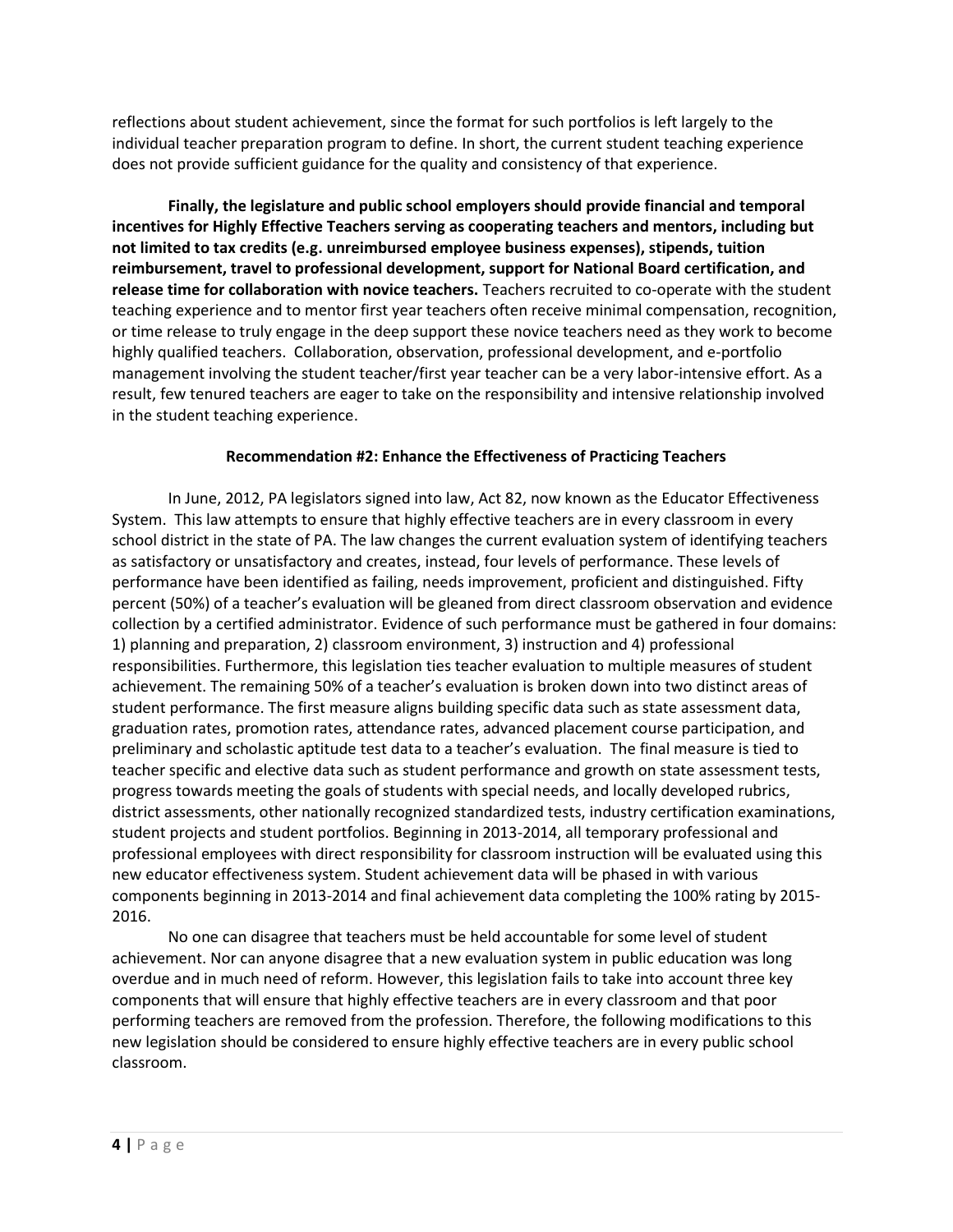**First, mandate a best-practices supervisory model aligned directly to the Educator Effectiveness System.** Supervision is a process by which certified administrators assess a teacher's performance to determine its effectiveness and ultimately, its impact on student learning. Evaluation simply determines whether a teacher maintains employment. Across the United States, 99% of teachers are rated each year as satisfactory. This is a result of inadequate and ineffective supervision by certified administrators. A mandated supervisory model is necessary to ensure that adequate evidence of a teacher's classroom and instructional performance is documented and, those deemed to be unsatisfactory, are dismissed from the profession. Since the 2010-2011 school year, the PA Department of Education (PDE) has extensively piloted a best-practices supervisory model based on Charlotte Danielson's Framework for Teaching. More than 24,000 teachers and 2000 administrators were trained across the state and have voluntarily piloted this supervisory model. Charlotte Danielson's Framework for Teaching was chosen by PDE after extensive research undertaken by the University of Pittsburgh. It provides all educators with a defensible definition of quality teaching and was used in the development of the educator effectiveness system and resulting legislation. A teacher evaluation system without an appropriate supervisory model will be ineffective and will not adequately ensure that highly effective teachers are in every classroom. Five hundred school districts with potentially 500 different models of supervision has resulted in little to no change in teacher performance or student achievement to date. Few, if any, teachers are dismissed each year for poor performance. Without a mandated supervisory process, Act 82 will do little to ensure that quality instruction occurs in every classroom.

**Second, mandate a biannual inter-rater reliability requirement for all administrators responsible for evaluating teachers under the Educator Effectiveness System.** With high-stakes teacher evaluations at the forefront of public education, it is imperative that the evidence collection regarding teachers' performance be conducted consistently and objectively across all classrooms and all school districts. This requires that certified administrators responsible for teacher observations be required to participate in a biannual inter-rater reliability assessment. It also requires that certified administrators who cannot pass this assessment be stopped from performing classroom observations and evaluations until appropriate professional development can be provided. Throughout the 2012-2013 school year, PDE has piloted an inter-rater reliability system in which volunteer administrators are assessed against a master evaluator. This inter-rater reliability system is directly aligned to Charlotte Danielson's Framework for Teaching. An inter-rater reliability system ensures fidelity and reliability regardless of the administrator assigned to each teacher. It also ensures that only the most competent administrators are evaluating teacher performance.

**Finally, mandate an additional level of performance entitled "progressing" to the Educator Effectiveness System.** All professions identify a time period in which new employees work under a provisional or an apprenticeship period. In teaching, this provisional period lasts for three years, at the end of which, a teacher is granted tenure. The new Educator Effectiveness System identifies two positive levels of performance: "distinguished" and "proficient" and two negative levels of performance: "needs improvement" and "failing" Teachers under this new evaluation system who are rated as "needs improvement" for the first time are determined to be "satisfactory" teachers. A second "needs improvement" in a 10 year period will be deemed "failing". The Digest of Educational Statistics in 2007-2008, the last year for which statistics are available, found that 12.5% of Pennsylvania teachers have less than three years experiences. In addition, 33.3% have between 3 and 9 years of experience. Teachers new to the profession are evaluated twice each year during this untenured time period. Most young teachers have much to learn and could be rated as "needs improvement" not because of poor instructional performance but simply because of a limited repertoire of skills and inexperience. A number of potentially strong and highly effective teachers may be removed or will exit the profession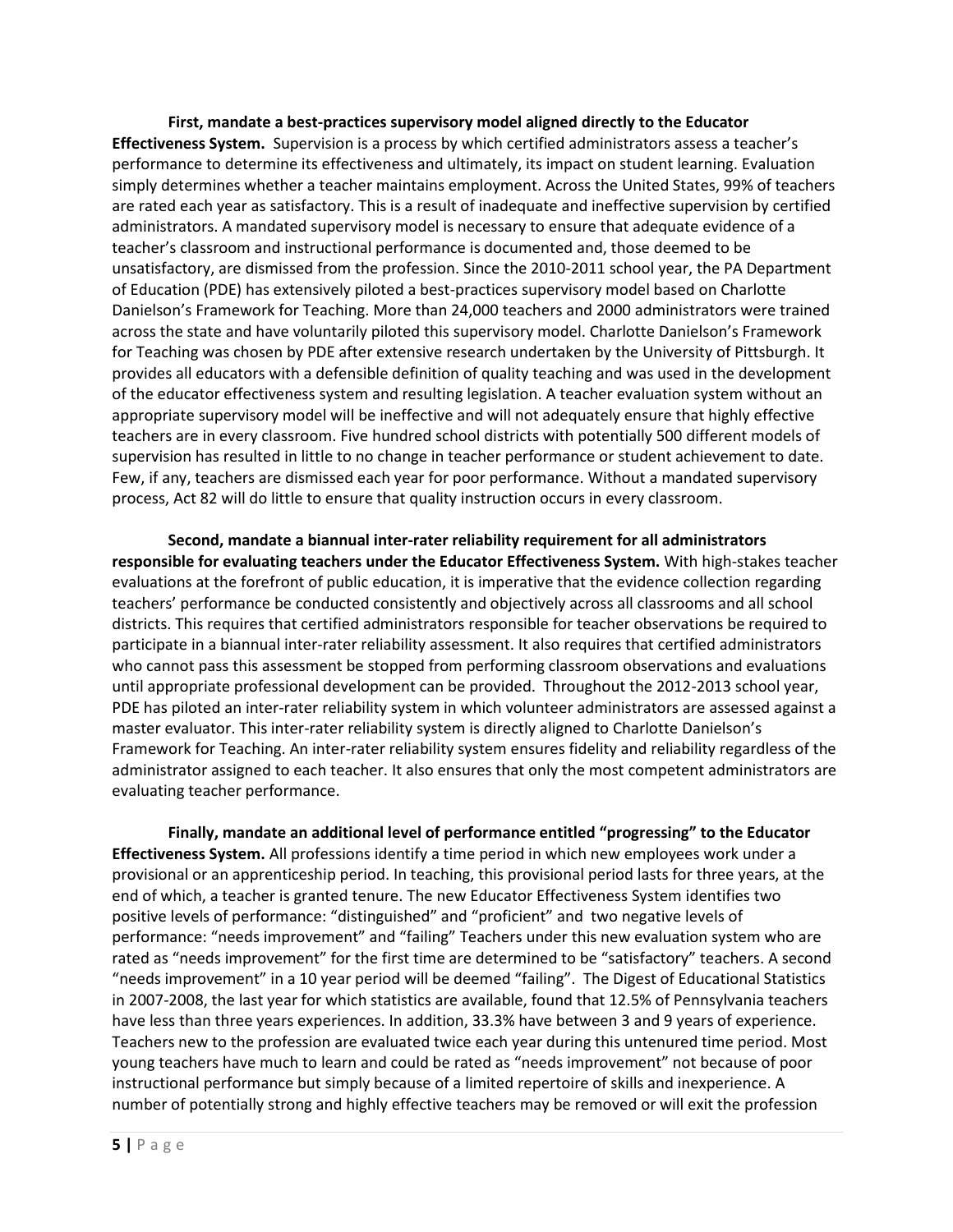under this new evaluation system. A fifth level of performance identified as "progressing" would take into account the learning and growth required of any employee in a new profession. A rating of "progressing" will ensure that continued learning and growth is required of these young teachers.

#### **Recommendation #3: Promote Research and Recruitment of a Diverse Teaching Workforce**

Pennsylvania state policy governing certification for highly effective and highly qualified teachers lacks a future orientation. As a result of concern about the characteristics needed for the future workforce of teachers in Pennsylvania, Pennsylvania policymakers should establish a commission designed to develop and implement a comprehensive strategy designed to recruit and retain highly effective and highly qualified future teachers. Therefore, the Pennsylvania Department of Education (PDE) should consider developing and implementing programs designed to recruit and retain teachers with the skills, attributes, and other characteristics required to meet the needs of an increasingly diverse body of public school students. One useful technique the department should consider to aid in this effort is trend monitoring, which is described by the Institute of Alternative Futures as "the first step in thinking about the future." There are three trends the department should consider within the context of recruiting and retaining teachers; 1) current population growth rates in the state; 2) current graduation rates among rapidly growing population groups; and 3) current trends in the international environment that reveal an increase in global literacy rates and social media use.

**First, the Pennsylvania Department of Education should carefully analyze teacher demographics in school districts with Hispanic and African American graduation rates in relation to stated NCLB standards, to determine any salient factors contributing to differences.** Current demographic trends in Pennsylvania reveal that African American and Hispanic population growth rates are rapidly increasing. Specifically, Hispanic and African American populations in the state increased from 390k to 720k, and 2 million to 2.5 million respectively between 2000 and 2010. This dynamic, combined with comparatively low graduation rates among these two groups, emerge as important factors for policy makers to pay attention to and analyze. In 2010-11, PDE reported 77% of Hispanic, and 84% African American public school students graduating from High School with their cohort. In both cases, this is considerably lower than the cumulative 91% graduation rate for all students. The same report revealed that reading and math proficiency levels associated with these groups of students are well below state averages. The combination of these two trends does not bode well for the state's future because the vast majority of societal issues—ranging from unemployment, to crime and incarceration — are directly linked to low high school graduation rates. The current cost in dollars and other resources related to programs implemented in response to these types of societal concerns—such as the maintenance of prisons—further highlights the importance of influencing and reversing the aforementioned trends. For the state of Pennsylvania, this circumstance equates to a strategic choice over the allocation of resources in a fiscally constrained era.

Hispanic and African American graduation rates directly linked to Local Educational Agencies (i.e. school districts) in the state provide useful information for policy makers concerned with envisioning future teachers. Based on the directed NCLB Annual Yearly Progress (AYP), 85% mandated standard for student graduation in all population groups, LEAs in the state reported the following as part of the State Report Card for 2010-2011 available on the PDE website:

- 71 LEAS reported rates for Hispanics and African Americans below 75%
- 32 LEAS reported graduation rates equal to or above 85% among at least one of the two high interests groups (Hispanic of African American)
- 104 LEAS reported graduation rates above 85% for Hispanics and African Americans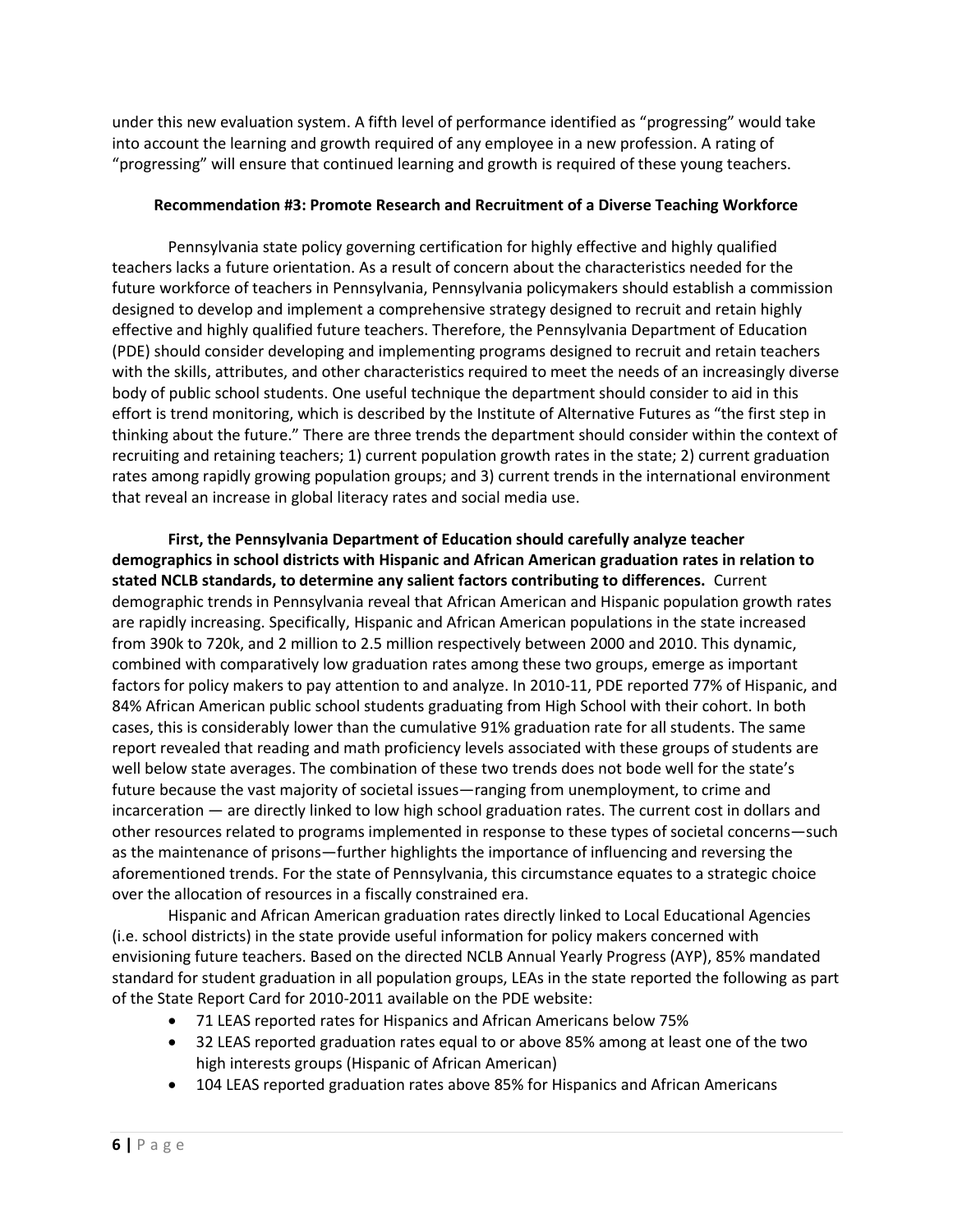The remaining LEAs had Hispanic and African American graduation rates between 75% and 85% or contained negligible percentages of these populations groups

Among LEAs, the Abington and Aliquippa school districts stand out as high achieving school districts with impressive graduation rates for Hispanics and African Americans, particularly given the relatively large Hispanic and African Americans in these districts. This data is useful for the department of education, and can serve as a forcing function in envisioning the type of teacher capable of addressing the needs of future students by determining the salient differences between the types of teachers in low performing LEAs in comparison to high performing LEAs, analyzing differences in curriculum designed to achieve the same state standards, and assessing differences in teacher intern programs that these teacher's certify through.

**Second, and equally important, is the need to develop outreach programs that attract, inform, and influence individuals from broad groups of potential candidates to enter the educational career field.** Input from groups representing diverse students, leaders from human relations and other career areas, and high performing teaching intern candidates can best envision the type of skill sets students entering into the 21st century global environment need to compete in the global environment. In April 2012, a European Strategy and Policy Analysis System (ESPAS), study revealed increases in global literacy and social media use. These trends provide insight into the types of individuals the department must attract, inform and influence into becoming teachers, and further assist in aligning recruiting and retention strategies to the future. Teacher preparation institutions can work collaboratively with PDE to develop such a comprehensive recruitment planning effort, but leveraging individuals from other professions with experience in implementing recruiting programs will insure minimal biases that can unintentionally create organizational blind spots.

#### **Summary**

The Pennsylvania Department of Education and Pennsylvania legislators can influence the number of highly-qualified, highly-effective teachers in the Commonwealth by considering amendments to both Chapter 49-2 and Act 82, and by enhancing the student teaching requirements, by mandating consistency in teacher evaluation, and by making a systematic plan for inspiring and recruiting future teachers that are needed in our state. By considering these recommendations, Pennsylvania policymakers will ensure our schools employ the highly-qualified, highly-effective teachers that every child deserves.

#### **References**

Act of Jun. 30, 2012, P.L. 684, No. 82 Cl. 24 Public School Code of 1949 Omnibus Amendments. American Association of Colleges of Teacher Education. (2013). *The Changing Teacher Preparation Profession.* Danielson, C. (2007). *Enhancing Professional Practice: A Framework for Teaching (2nd Ed.).* ASCD. Gladwell, M. (2008). *Outliers: The story of success*. New York: Little, Brown and Company. Institute for Alternative Futures. *The future belongs to those who—A guide to thinking about the future.*

- Alexandria, VA: Author.
- Jacobs, N. (2013). Traditional teacher education still matters. *Phi Delta Kappan, 94 (27),* 18-22.
- Pennsylvania Department of Education, Bureau of School Leadership and Teacher Quality. (2007). *Highlights of Chapter 49-2.*

Pennsylvania State Report Card for 2010-2011. Retrieved on April 24, 2013 from <http://paayp.emetric.net/Content/reportcards/RC12M.pdf>

Weisberg, D., Sexton, S., Mulhert, J., & Keeling, D. *The Widget Effect: Our National Failure to Acknowledge and Act on Differences in Teacher Effectiveness (2nd Ed.).*